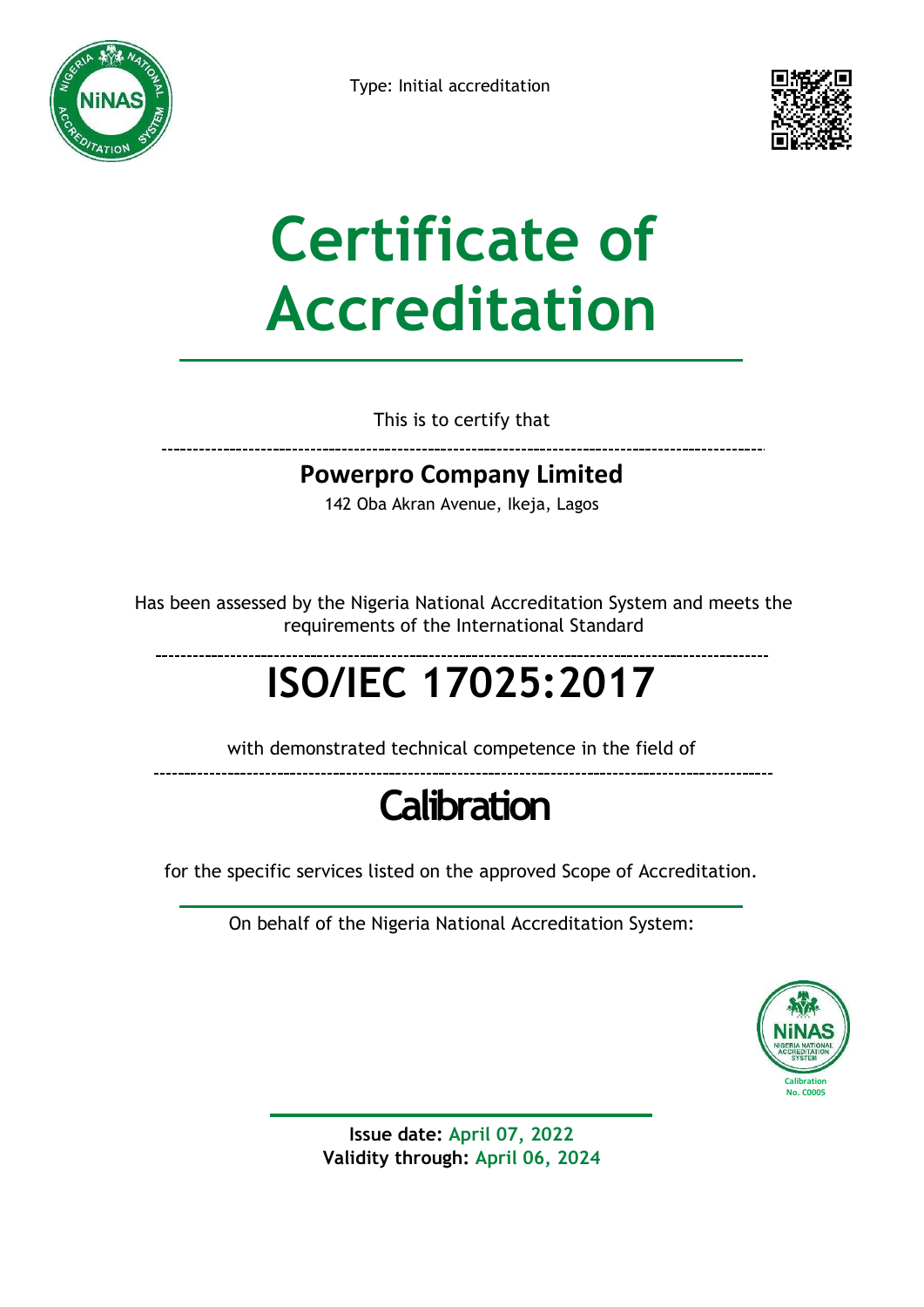### **Scope of Accreditation**

#### **Calibration Laboratory Powerpro Company Limited 142 Oba Akran Avenue, Ikeja, Lagos**

**Schedule NO.:C0005 Issue No. 1: 07 04, 2022 Valid to : 06 04, 2024**

| <b>Measured Quantity</b> | Range                              | <b>Calibration and</b><br><b>Measurement Capability</b><br>(CMC) | <b>Brief description of</b><br>calibration method | <b>Brief description of</b><br>calibration<br>equipment |
|--------------------------|------------------------------------|------------------------------------------------------------------|---------------------------------------------------|---------------------------------------------------------|
| DC Voltage               | 0 to 329.9999 mV                   | $20$ ppm + $1 \mu V$                                             | ANSI/NCSL Z540.1                                  | <b>Fluke</b>                                            |
|                          | 0 to 3.299999 V                    | $11$ ppm + $2\mu$ V                                              |                                                   | 5522A Calibrator                                        |
|                          | 0 to 32,99999 V                    | $12$ ppm + $20\mu V$                                             |                                                   |                                                         |
|                          | 30 V to 329.9999 V                 | $18$ ppm + $150 \mu V$                                           |                                                   |                                                         |
|                          | 100 V to 1020,000 V                | $18$ ppm + $1500 \mu V$                                          |                                                   |                                                         |
| <b>DC Current</b>        | 0 to 329.999 µA                    | $150$ ppm + 0.02µA                                               | ANSI/NCSL Z540.1                                  | Fluke 5522A                                             |
|                          | 0 to 3.29999 mA                    | $100$ ppm + 0.05µA                                               |                                                   | Calibrator                                              |
|                          | 0 to 32.9999 mA                    | $100$ ppm + 0.25 $\mu$ A                                         |                                                   |                                                         |
|                          | 0 to 329.999 mA                    | $100$ ppm + $25\mu$ A                                            |                                                   |                                                         |
|                          | 0 to 1.09999 A                     | $200$ ppm + $40\mu A$                                            |                                                   |                                                         |
|                          | 1.1 A to 2.99999 A                 | $380$ ppm + $40\mu$ A                                            |                                                   |                                                         |
|                          | 0 to 10.9999 A                     | $500$ ppm + $500\mu A$                                           |                                                   |                                                         |
|                          | 11 to 20.5 A                       | $1000$ ppm + 750 $\mu$ A                                         |                                                   |                                                         |
| Resistance               | 0 to $10.9999\Omega$               | $40$ ppm + 0.001 $\Omega$                                        | ANSI/NCSL Z540A.1                                 | Fluke 5320A                                             |
|                          | 11 to 32.9999Ω                     | $40$ ppm + 0.0015 $\Omega$                                       |                                                   | Calibrator                                              |
|                          | 33 to 109.9999Ω                    | $28$ ppm + 0.0014 $\Omega$                                       |                                                   |                                                         |
|                          | 110 $\Omega$ to 329.9999 $\Omega$  | $28$ ppm + 0.002 $\Omega$                                        |                                                   |                                                         |
|                          | 330 $\Omega$ to 1.099999k $\Omega$ | $28$ ppm + 0.002 $\Omega$                                        |                                                   |                                                         |
|                          | 1.1 to 3.299999 kΩ                 | $28$ ppm + 0.02 $\Omega$                                         |                                                   |                                                         |
|                          | 3.3 to 10.99999 k $\Omega$         | $28$ ppm + 0.02 $\Omega$                                         |                                                   |                                                         |
|                          | 11 to 32.99999kΩ                   | $28$ ppm + 0.2 $\Omega$                                          |                                                   |                                                         |
|                          | 33 to 109.9999kΩ                   | $28$ ppm + 0.2 $\Omega$                                          |                                                   |                                                         |
|                          | 110 to 329.99999 kΩ                | $32$ ppm + $2\Omega$                                             |                                                   |                                                         |
|                          | 330kΩ to 1.099999 MΩ               | $32$ ppm + $2\Omega$                                             |                                                   |                                                         |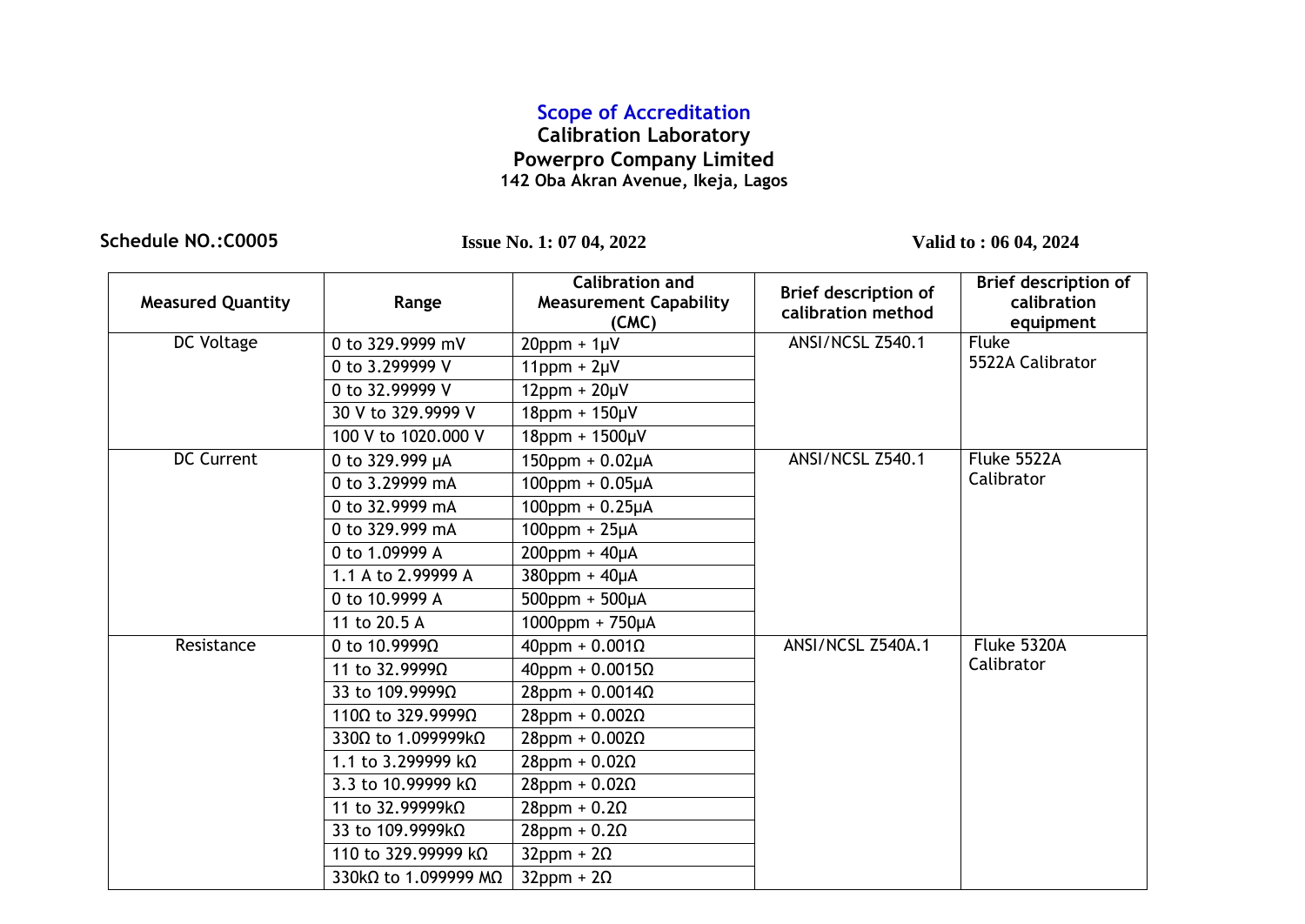|                   | 1.1 to 3.299999 MΩ                       | $60$ ppm + $30\Omega$       |                  |                                  |
|-------------------|------------------------------------------|-----------------------------|------------------|----------------------------------|
|                   | 3.3 to 10.99999 MΩ                       | $130$ ppm + $50\Omega$      |                  |                                  |
|                   | 11 to 32.99999MΩ                         | $250$ ppm + $2500\Omega$    |                  |                                  |
|                   | 33 to 109.9999MΩ                         | $500$ ppm + $3000\Omega$    |                  |                                  |
|                   | 110 to 329.9999MΩ                        | $3000$ ppm + $10000\Omega$  |                  |                                  |
|                   | 330 to1100MΩ                             | $15000$ ppm + $50000\Omega$ |                  |                                  |
| <b>AC Voltage</b> | 1.0mV to 32.999mV<br>10 Hz to 45 Hz      | $800$ ppm + $6\mu$ V        | ANSI/NCSL Z540.1 | <b>Fluke</b><br>5522A Calibrator |
|                   | 1.0mV to 32.999mV<br>45Hz to 10KHz       | $150$ ppm + $6\mu$ V        |                  |                                  |
|                   | 1.0mV to 32.999mV<br>10KHz to 20KHz      | $200$ ppm + $6\mu$ V        |                  |                                  |
|                   | 1.0mV to 32.999mV<br>20 kHz to 50 kHz    | $1000$ ppm + $6\mu$ V       |                  |                                  |
|                   | 1.0mV to 32.999mV<br>50 kHz to 100 kHz   | 3500ppm + 12µV              |                  |                                  |
|                   | 1.0mV to 32.999mV<br>100kHz to 500kHz    | $8000$ ppm + $50 \mu V$     |                  |                                  |
|                   | 33 mV to 329.999 mV<br>10 Hz to 45 Hz    | $300$ ppm + $8\mu$ V        |                  |                                  |
|                   | 33 mV to 329.999 mV<br>45Hz to 10KHz     | $145$ ppm + $8\mu$ V        |                  |                                  |
|                   | 33 mV to 329.999 mV<br>10KHz to 20KHz    | $160$ ppm + $8\mu$ V        |                  |                                  |
|                   | 33 mV to 329.999 mV<br>20 kHz to 50 kHz  | $350$ ppm + $8\mu$ V        |                  |                                  |
|                   | 33 mV to 329.999 mV<br>50 kHz to 100 kHz | $800$ ppm + $32\mu$ V       |                  |                                  |
|                   | 33 mV to 329.999 mV<br>100KHz to 500KHz  | $160$ ppm + $8\mu$ V        |                  |                                  |
|                   | 0.33V to 3.29999V<br>10 Hz to 45 Hz      | $350$ ppm + $8\mu$ V        |                  |                                  |
|                   | 0.33V to 3.29999V<br>45Hz to 10KHz       | $800$ ppm + $32\mu$ V       |                  |                                  |
|                   | 0.33V to 3.29999V<br>10KHz to 20KHz      | $2000$ ppm + $70 \mu V$     |                  |                                  |
|                   | 0.33V to 3.29999V<br>20kHz to 50kHz      | $300$ ppm + $50\mu$ V       |                  |                                  |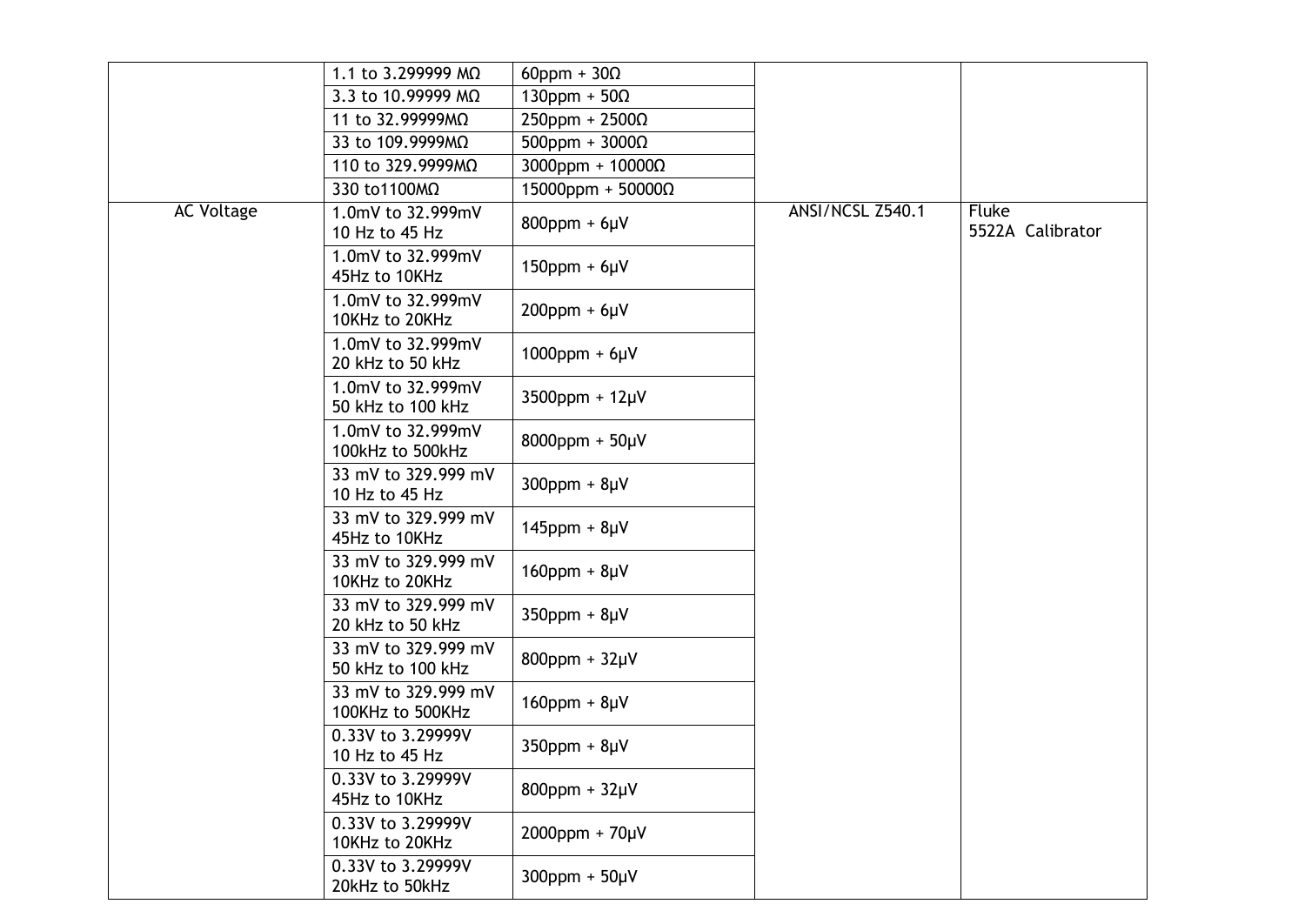|                   | 0.33 V to 3.29999 V<br>50kHz to 100kHz  | $150$ ppm + $60\mu$ V    |                  |                           |
|-------------------|-----------------------------------------|--------------------------|------------------|---------------------------|
|                   | 0.33 V to 3.29999 V<br>100kHz to 500kHz | $190$ ppm + $60 \mu V$   |                  |                           |
|                   | 3.3V to 32.9999V<br>10 Hz to 45 Hz      | $300$ ppm + $50\mu$ V    |                  |                           |
|                   | 3.3V to 32.9999V<br>45Hz to 10KHz       | 700ppm + 125µV           |                  |                           |
|                   | 3.3V to 32.9999V<br>10KHz to 20KHz      | $2400$ ppm + $600 \mu V$ |                  |                           |
|                   | 3.3V to 32.9999V<br>20kHz to 50kHz      | $300$ ppm + $650$ µV     |                  |                           |
|                   | 3.3V to 32.9999V<br>50kHz to 100kHz     | $150$ ppm + $600 \mu V$  |                  |                           |
|                   | 33 V to 329.999V<br>45Hz to 1KHz        | $240$ ppm + $600 \mu V$  |                  |                           |
|                   | 33 V to 329.999V<br>1KHz to 10KHz       | $350$ ppm + $600 \mu V$  |                  |                           |
|                   | 3.3V to 32.9999V<br>50kHz to 100kHz     | $900$ ppm + $1600$ µV    |                  |                           |
|                   | 33 V to 329.999V<br>45Hz to 1KHz        | 190ppm + 2000µV          |                  |                           |
|                   | 33 V to 329.999V<br>1KHz to 10KHz       | $200$ ppm + $6000 \mu V$ |                  |                           |
|                   | 33 V to 329.999V<br>10kHz to 20kHz      | 250ppm + 6000µV          |                  |                           |
|                   | 33 V to 329.999V<br>20kHz to 50kHz      | $300$ ppm + $6000 \mu V$ |                  |                           |
|                   | 33 V to 329,999V<br>50kHz to 100kHz     | $2000$ ppm + 50000µV     |                  |                           |
|                   | 330 V to 1020V<br>45Hz to 1KHz          | 300ppm + 10000µV         |                  |                           |
|                   | 330 V to 1020V<br>1KHz to 5KHz          | 250ppm + 10000µV         |                  |                           |
|                   | 330 V to 1020V<br>5kHz to 10kHz         | 300ppm + 10000µV         |                  |                           |
| <b>AC Current</b> | 29.00 to 329.99µA<br>10 to 20 Hz        | $0.2% + 0.1\muA$         | ANSI/NCSL Z540.1 | Fluke 5522A<br>Calibrator |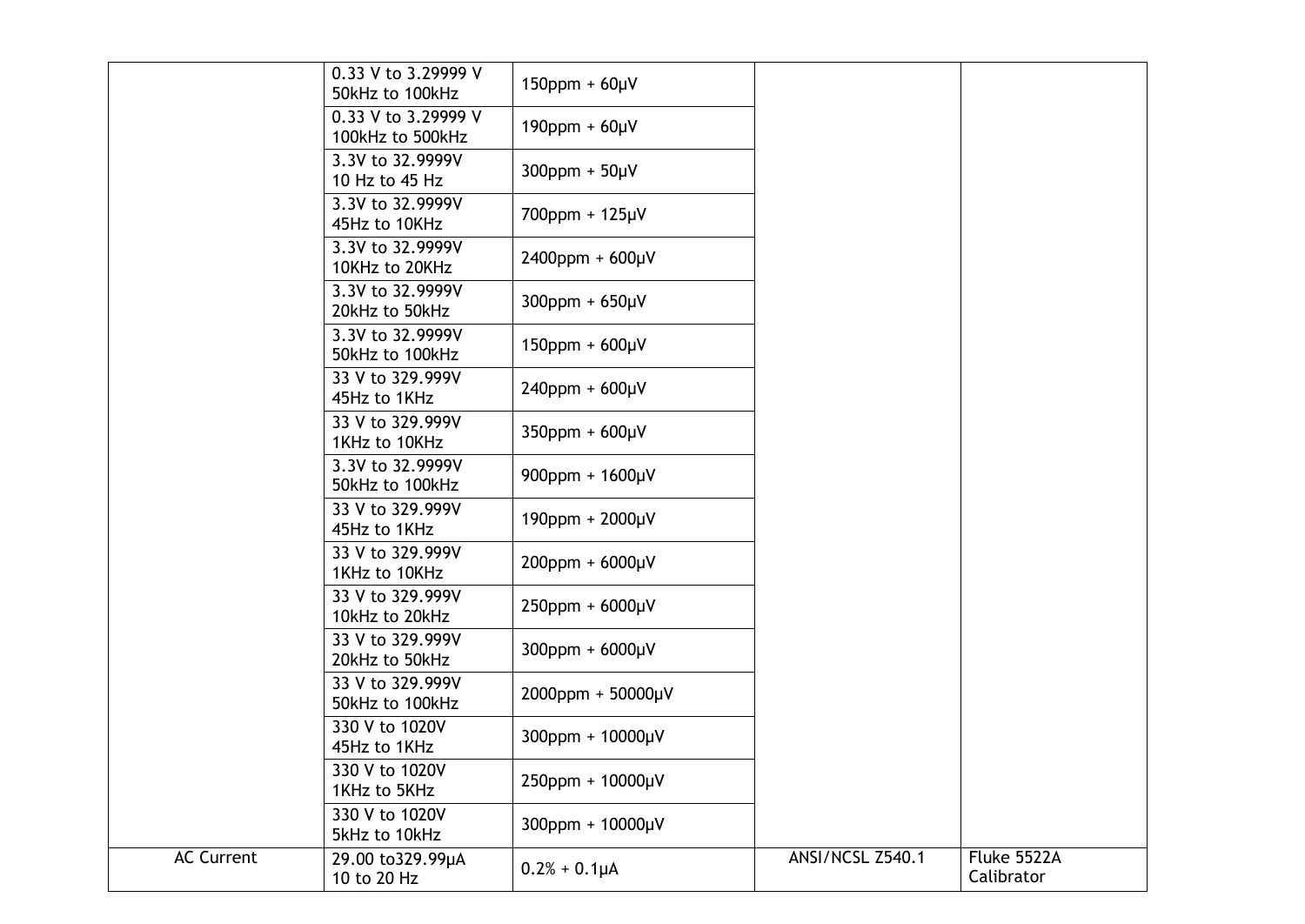| 29.00 to 329.99µA<br>20 to 45Hz    | $0.15 + 0.1 \mu A$    |  |
|------------------------------------|-----------------------|--|
| 29.00 to 329.99µA<br>45Hz to 1KHz  | $0.125% + 0.1 \mu A$  |  |
| 29.00 to 329.99µA<br>1 to 5KHz     | $0.3% + 0.15 \mu A$   |  |
| 29.00 to 329.99µA<br>5 to 10KHz    | $0.8% + 0.2 \mu A$    |  |
| 29.00 to 329.99µA<br>10 to 30KHz   | $1.6% + 0.4 \mu A$    |  |
| 0.33 to 3.29999 mA<br>10 to 20 Hz  | $0.2% + 0.15 \mu A$   |  |
| 0.33 to 3.29999 mA<br>20 to 45Hz   | $0.125% + 0.15 \mu A$ |  |
| 0.33 to 3.29999 mA<br>45Hz to 1KHz | $0.1\% + 0.15 \mu A$  |  |
| 0.33 to 3.29999 mA<br>1 to 5KHz    | $0.2% + 0.2 \mu A$    |  |
| 0.33 to 3.29999 mA<br>5 to 10KHz   | $0.5% + 0.3 \mu A$    |  |
| 0.33 to 3.29999 mA<br>10 to 30KHz  | $1.0% + 0.6 \mu A$    |  |
| 3.3 to 32.9999mA<br>10 to 20 Hz    | $0.18% + 2\mu A$      |  |
| 3.3 to 32.9999mA<br>20 to 45Hz     | $0.09% + 2\mu A$      |  |
| 3.3 to 32.9999mA<br>45Hz to 1KHz   | $0.04% + 2\mu A$      |  |
| 3.3 to 32.9999mA<br>1 to 5KHz      | $0.08% + 2\mu A$      |  |
| 3.3 to 32.9999mA<br>5 to 10KHz     | $0.2% + 3\mu A$       |  |
| 3.3 to 32.9999mA<br>10 to 30KHz    | $0.4% + 4\muA$        |  |
| 33 to 329.999mA<br>10 to 20 Hz     | $0.18% + 20 \mu A$    |  |
| 33 to 329.999mA<br>20 to 45Hz      | $0.09% + 20 \mu A$    |  |
|                                    |                       |  |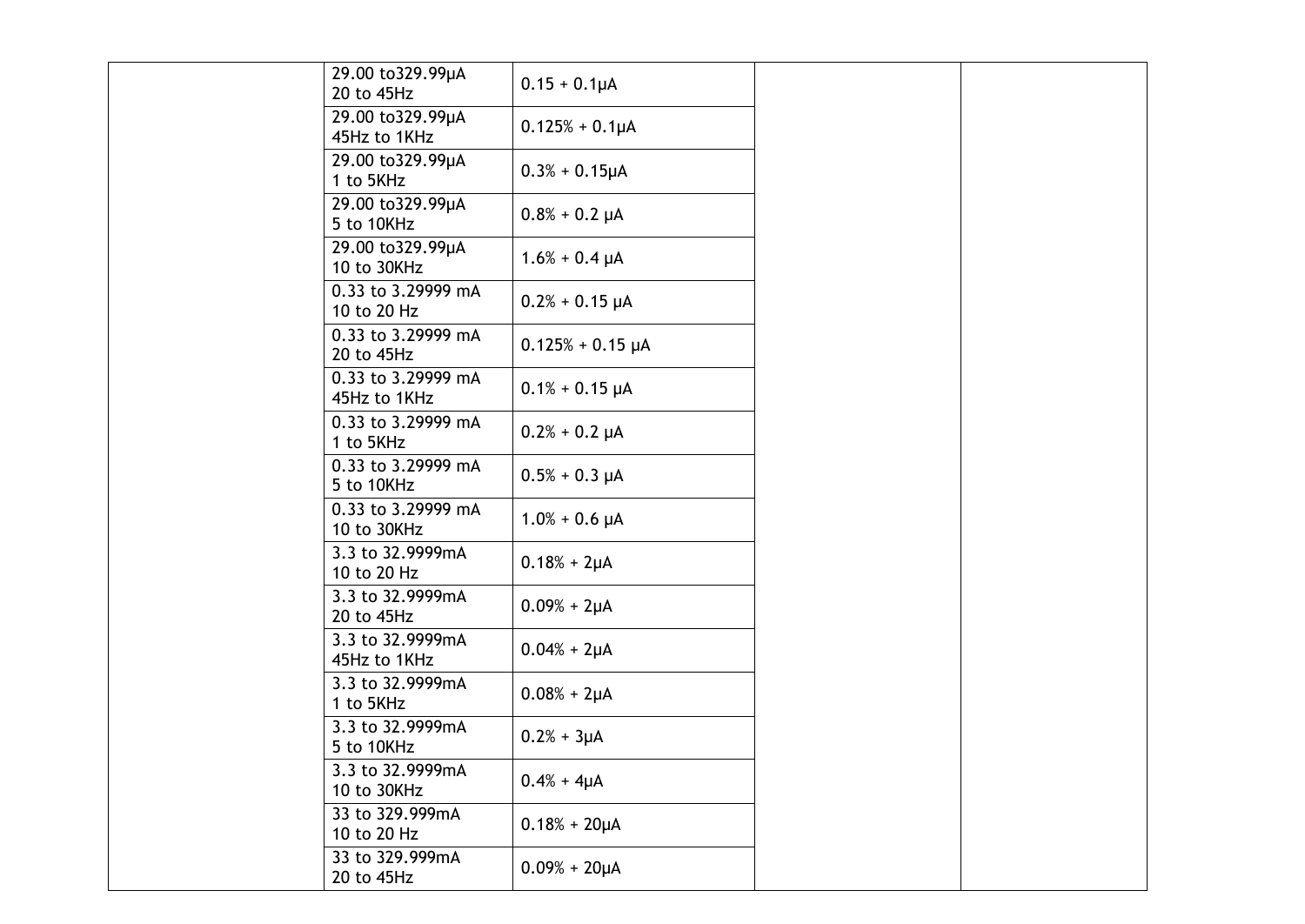|             | 33 to 329.999mA<br>45Hz to 1KHz    | $0.04% + 20 \mu A$  |                  |                  |
|-------------|------------------------------------|---------------------|------------------|------------------|
|             | 33 to 329.999mA<br>1 to 5KHz       | $0.10% + 50\mu A$   |                  |                  |
|             | 33 to 329.999mA<br>5 to 10KHz      | $0.2% + 100 \mu A$  |                  |                  |
|             | 33 to 329.999mA<br>10 to 30KHz     | $0.4% + 200 \mu A$  |                  |                  |
|             | 0.33 to 1.09999A<br>10 to 45 Hz    | $0.18% + 100 \mu A$ |                  |                  |
|             | 0.33 to 1.09999A<br>45 Hz to 1 kHz | $0.05% + 100 \mu A$ |                  |                  |
|             | 0.33 to 1.09999A<br>1 to 5 kHz     | $0.6% + 1000\mu A$  |                  |                  |
|             | 0.33 to 1.09999A<br>5 to 10 kHz    | $2.5% + 5000\mu A$  |                  |                  |
|             | 1.1 to 2.99999 A<br>10 to 45 Hz    | $0.18% + 100 \mu A$ |                  |                  |
|             | 1.1 to 2.99999 A<br>45 Hz to 5 kHz | $0.06% + 100 \mu A$ |                  |                  |
|             | 1.1 to 2.99999 A<br>5 to 10 kHz    | $2.5% + 5000\mu A$  |                  |                  |
|             | 3 to 10.9999 A<br>45 to 100 Hz     | $0.06% + 2000\mu A$ |                  |                  |
|             | 3 to 10.9999 A<br>100 Hz to 1 kHz  | $0.10% + 2000\mu A$ |                  |                  |
|             | 3 to 10.9999 A<br>1 to 5 kHz       | $3.0% + 2000 \mu A$ |                  |                  |
|             | 11 to 20.5 A<br>45 to 100 Hz       | $0.12% + 5000\mu A$ |                  |                  |
|             | 11 to 20.5 A<br>100 Hz to 5 kHz    | $0.15% + 5000\mu A$ |                  |                  |
| Capacitance | 220 to 399.9pF                     | $0.5% + 10pF$       | ANSI/NCSL Z540.1 | <b>Fluke</b>     |
|             | 0.4 to 1.0999nF                    | $0.5% + 0.01nF$     |                  | 5522A Calibrator |
|             | 1.1 to 3.2999nF                    | $0.5% + 0.01nF$     |                  |                  |
|             | 3.3 to 10.9999nF                   | $0.25% + 0.01nF$    |                  |                  |
|             | 11 to 32.9999nF                    | $0.25% + 0.01nF$    |                  |                  |
|             | 33 to 109.999nF                    | $0.25% + 0.01nF$    |                  |                  |